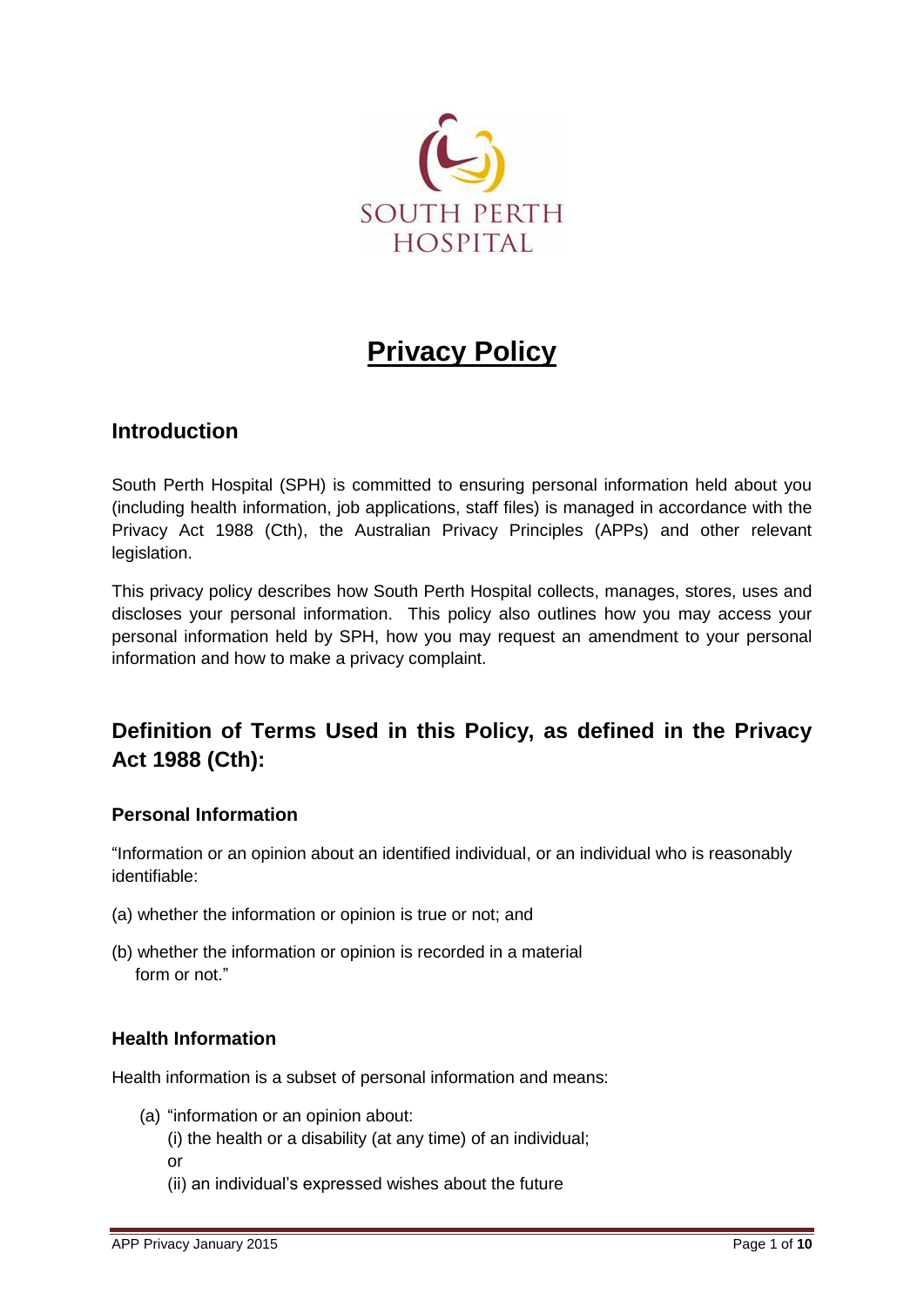provision of health services to him or her; or (iii) a health service provided, or to be provided, to an individual; that is also personal information; or

- (b) other personal information collected to provide, or in providing, a health service; or
- (c) other personal information about an individual collected in connection with the donation, or intended donation, by the individual of his or her body parts, organs or body substances."

## **Sensitive Information**

Sensitive information is personal information which is afforded higher standards under the Privacy Act. Sensitive information includes:

- (a) "information or an opinion about an individual's:
	- (i) racial or ethnic origin; or
	- (ii) political opinions; or
	- (iii) membership of a political association; or
	- (iv) religious beliefs or affiliations; or
	- (v) philosophical beliefs; or
	- (vi) membership of a professional or trade association; or
	- (vii) membership of a trade union; or
	- (viii) sexual preferences or practices; or
	- (ix) criminal record;
	- that is also personal information; or
- (b) health information about an individual."

# **About South Perth Hospital's Privacy Policy**

The Australian Privacy Principles (APPs) are thirteen principles which regulate how South Perth Hospital (SPH) manages (collects, uses, discloses and secures) your personal information. All SPH staff members must abide by the Australian Privacy Principles. Hospital information systems must support the use, release, maintenance and storage of data and be structured and monitored to protect information from misuse. This policy applies to personal information held on paper, microfilm and in electronic systems.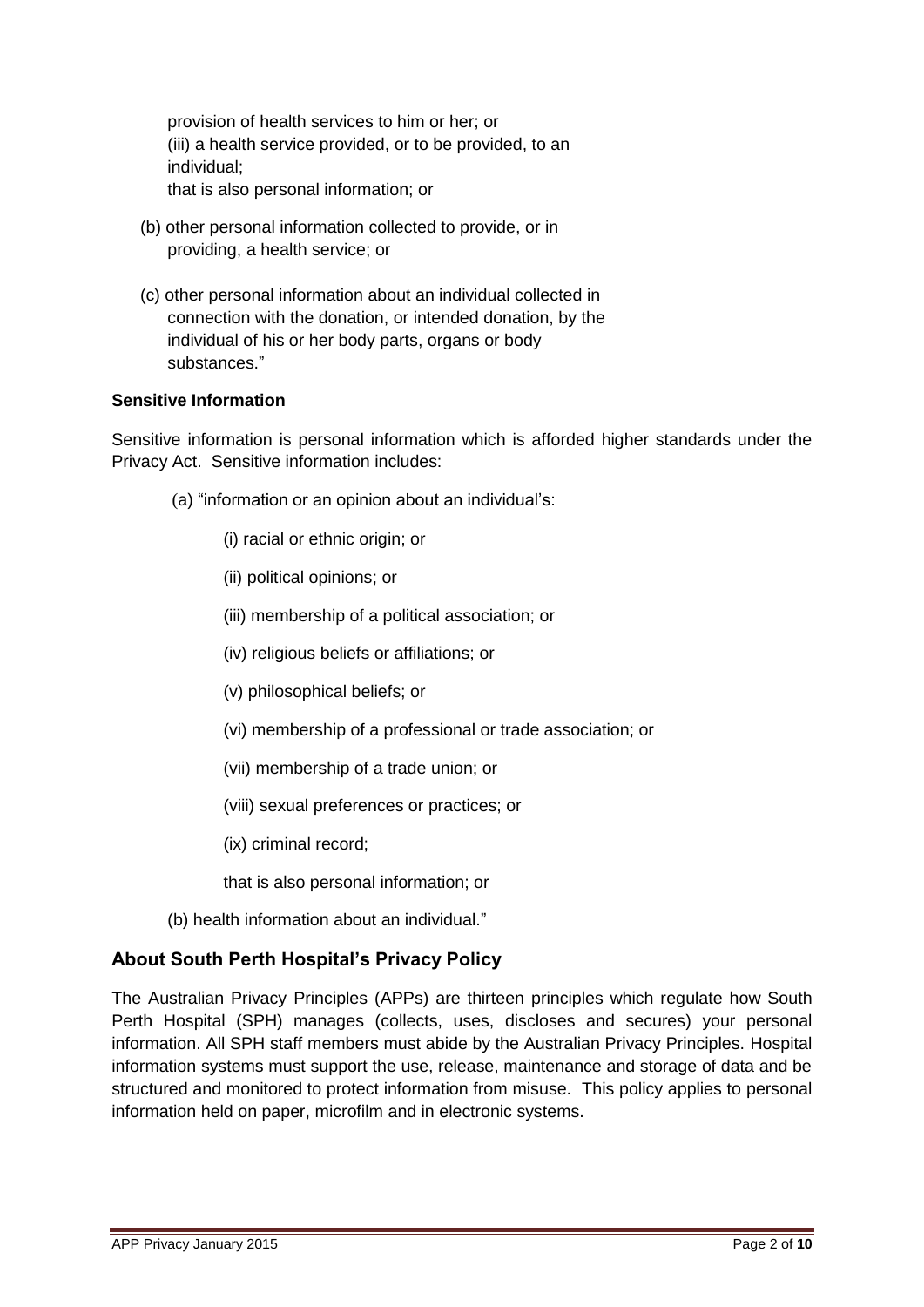SPH uses a "multi-layered approach", this means you can choose whether you want to read a condensed version ("A Guide to Privacy for Patients" Brochure) or for a detailed version, you will need to read this policy.

The "A Guide to Privacy for Patients" Brochure provides a summary of how your information is collected, used, disclosed and how to contact SPH for request access to your personal information or request an amendment. This is available on the hospital website and in public areas around the hospital.

# **SPH Collection of personal information**

South Perth Hospital collects personal information about patients, including next of kin details, employees, job applicants, contractors and suppliers, and health professionals.

SPH will collect information about staff and job applicants which includes contact details, referees, previous work history, police checks and pre employment medical information (where necessary). Similar information is collected for contractors and suppliers.

SPH may collect personal information from health professionals as part of the accreditation/credentialing process, this may include contact details, professional experience and qualifications.

SPH is permitted to collect personal information about you where it is necessary to provide you with a health service (diagnosis, care and treatment). The personal information collected includes:

- Demographic information (e.g. name, address, date of birth, gender)
- Health information (e.g. previous health history, information recoded in an episode of care)
- Billing information (e.g. health fund details, financial consent, associated costs)
- Information required by legislation/licencing (e.g. employment status, marital status)

SPH will always collect personal information directly from you. However, sometimes it may be necessary to collect information from a third party, for example:

- A responsible person (e.g. guardian)
- Your specialist Doctor
- A health care professional who has previously treated you
- Your insurer (private health or other)
- Your family
- Job referees
- Other sources where necessary (e.g. pathology laboratories/police checks)

SPH will only collect information from a third party with your consent, or when it is impracticable to collect this information from you, for example in an emergency situation.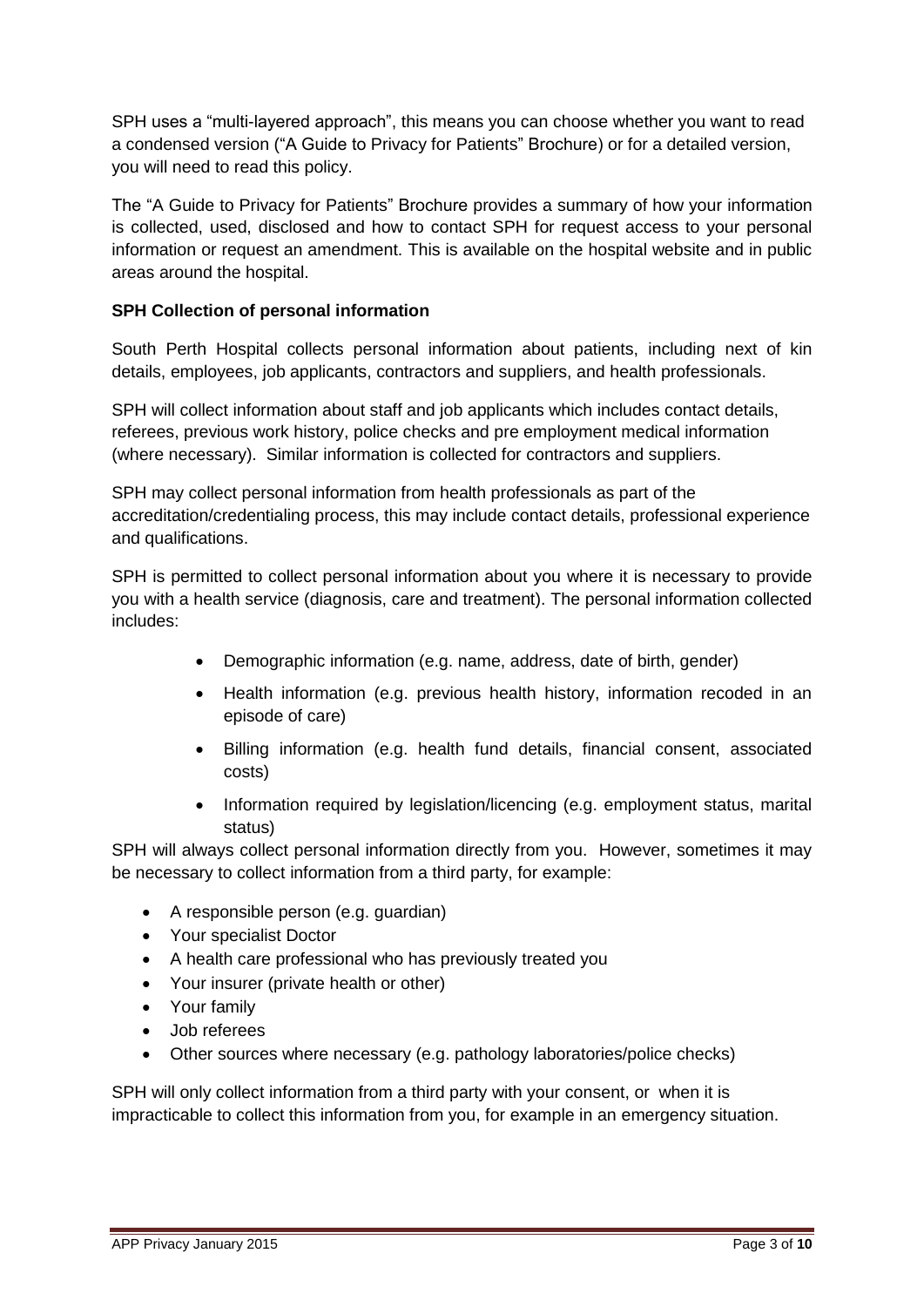Where practicable, you may have the option to deal with SPH in an anonymous way (e.g. by unidentified telephoning to request information about a service) or by the use of a pseudonym (correct details will be required for billing purposes).

If the personal information provided to SPH is inaccurate, incorrect or withheld services may not be able to be provided.

# **SPH use and disclosure of personal information**

South Perth Hospital will use and disclose personal information only for the primary purpose it was collected, unless:

- The secondary purpose is directly related to the reason for collection and would reasonably be expected to occur by you, for example patient billing processes/ debt collection;
- You have consented to the use or disclosure;
- The use or disclosure is required or authorised by Australian law or a court/tribunal order;
- SPH suspects that unlawful activity has, is, or may be engaged in, or misconduct of a serious nature that relates to SPH functions or activities or if SPH believes disclosure of personal information will prevent or lessen a threat to an individual's life, health or safety and it is impracticable/unreasonable to obtain the individual's consent, or public health and safety;
- SPH believes the use or disclosure of information is necessary for enforcement related activities conducted by or on behalf of an enforcement body.

SPH may use or disclose your personal information for:

- a) Use among health care professionals Your personal information:
	- will be disclosed to health care workers (including accredited medical practitioners and staff) involved in your treatment;
	- may be provided to you GP, a report for endoscopy patients will be sent to the referring GP;
	- and other health care providers such as physiotherapists and other hospitals/health facilities;
	- will be used when specimens(e.g. blood and tissue) are sent to pathology laboratories for analysis;
	- may be disclosed to the manufacturer or supplier of a prosthesis or implant for safety and regulatory purposes.
- b) Support services

Should support services be required after discharge, relevant information will be provided to the appropriate support service to enable them to continue your care.

- c) Next of kin, guardians or legal representatives
	- General information about your condition may be given to the next of kin, guardian or legal representative unless otherwise requested by you.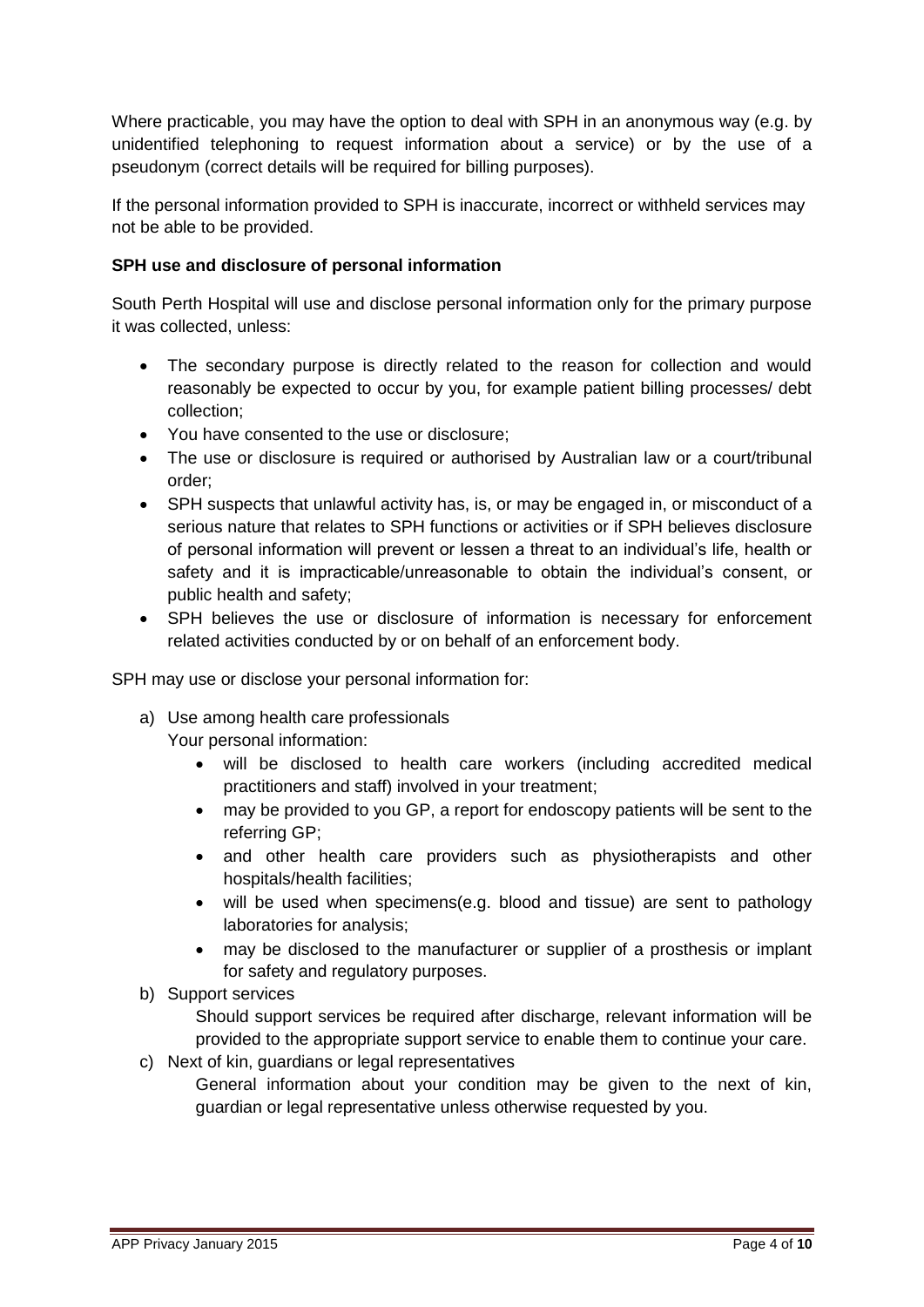d) Hospital management

South Perth Hospital may use personal information where necessary for the management of the hospital, including:

- continuous improvement and audits, staff development (training and education), clinical review purposes, accreditation, risk and claims management and complaint processing;
- for contacting individuals about appointments:
- for billing purposes when liaising with a health find, Medicare, external collection agency, Department of Veteran's Affairs, an employer and workers compensation insurers in relation to a worker's compensation claim;
- where required for notification to the hospital's insurers;
- to lawyers.
- e) Required by law

SPH has legal obligations to provide information:

- where records are subpoenaed to court;
- to the Department of Health WA and federal authorities;
- to the Private Hospitals Data Bureau:
- to the Registrar General's Office;
- to the Cancer Registry;
- to Private Health Insurers;
- for Law enforcement reporting.

## f) Direct Marketing

SPH does not disclose any personal health information for direct marketing purposes.

## g) Contractors

Where SPH hires contractors to perform professional services, information may be shared to enable a service to be undertaken. All contractors are required to comply with the Privacy Act 1988 (Cth).

h) Job applications

SPH uses personal information of job applicants:

- To manage an individual's employment;
- For insurance purposes;
- Maintenance of current contact information;
- To satisfy legal obligations.

Information contained in unsuccessful job applications may be kept for the purposes of future employment.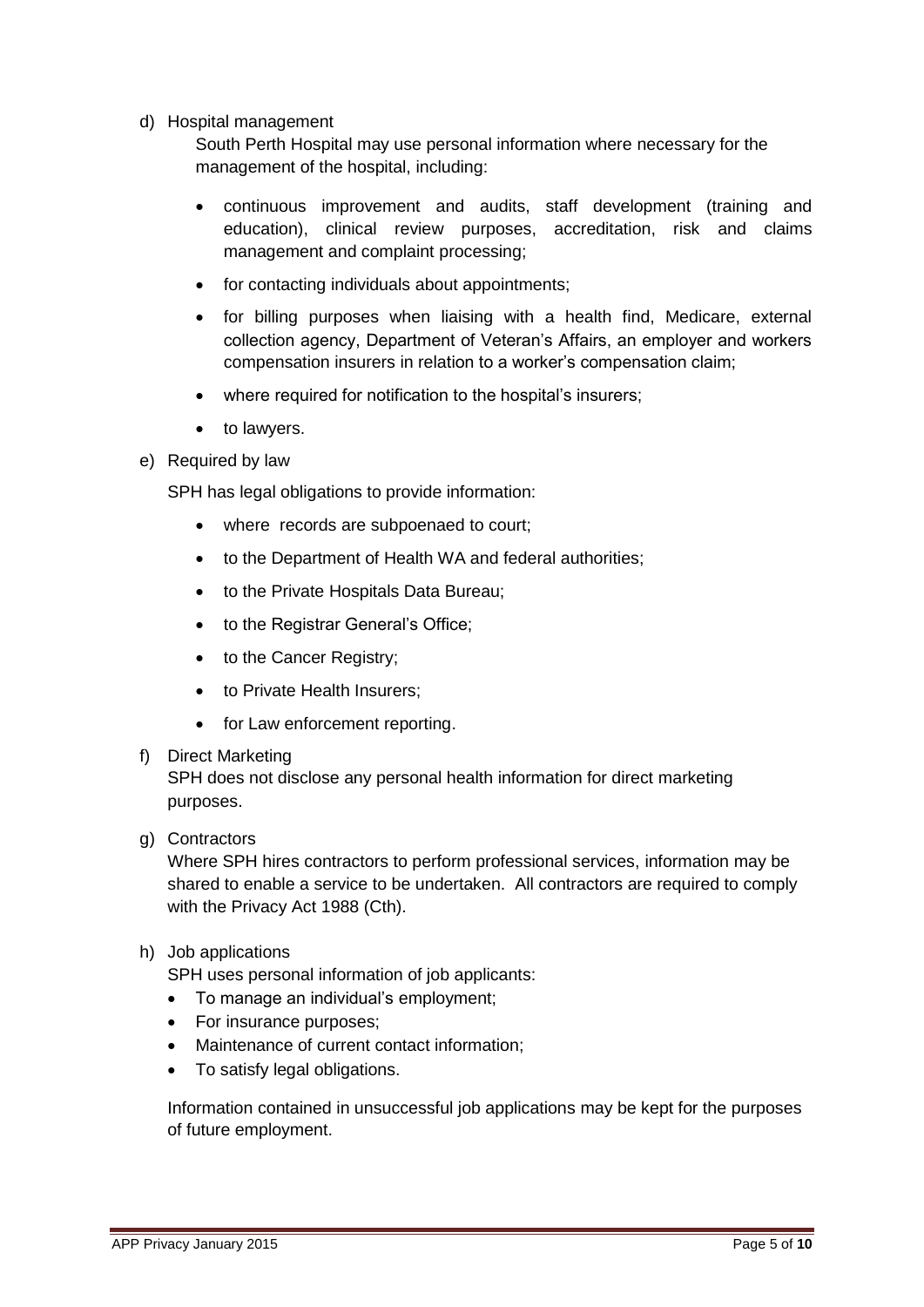i) Employees

SPH collects, uses and discloses personal information about employees in order to meet employer and legal obligations.

j) Application for accreditation by health professionals SPH collects personal information from health care professionals seeking accreditation and submitting to the credentialing process. Information is collected, stored and used for the purpose of meeting obligations for this process.

# **Cross-border Disclosure of Personal Information**

SPH generally does not disclose personal information to anyone outside of Australia. However should the occasion arise where this is necessary, personal information may only be transferred outside of Australia only when:

- The overseas recipient does not breach APPs;
- A comparable information privacy law/scheme exists which protects information in a similar manner to the APP's and that the individual can enforce the protection;
- The patient has given written consent where the signature may be confirmed as valid, where consent is given SPH will notify that it is not required to ensure that the overseas recipient is subject to similar Australian Laws, after notification of this SPH will confirm that the individual still gives consent;
- The disclosure is required/authorised under Australian law or a court/tribunal order or by an international agreement.

# **Data Quality**

SPH will take reasonable steps to ensure personal information collected, used and disclosed is accurate, complete and up-to-date.

## **Data Security**

SPH will take reasonable steps to protect personal information against misuse, loss from unauthorised access and inappropriate disclosure. SPH uses access control (with only authorised personal able to access records), encryption and physical security to ensure records are kept confidential.

Health information about an individual is stored either in a hard copy medical record or a microfilmed version. These records are kept securely in the hospital. Computer records are password protected with access to only authorised personnel. Access policies are in place within the hospital.

When personal information is no longer required, it will be permanently destroyed, deleted or de-identified. A Retention and Destruction Schedule defines the time period that information is kept and destroyed.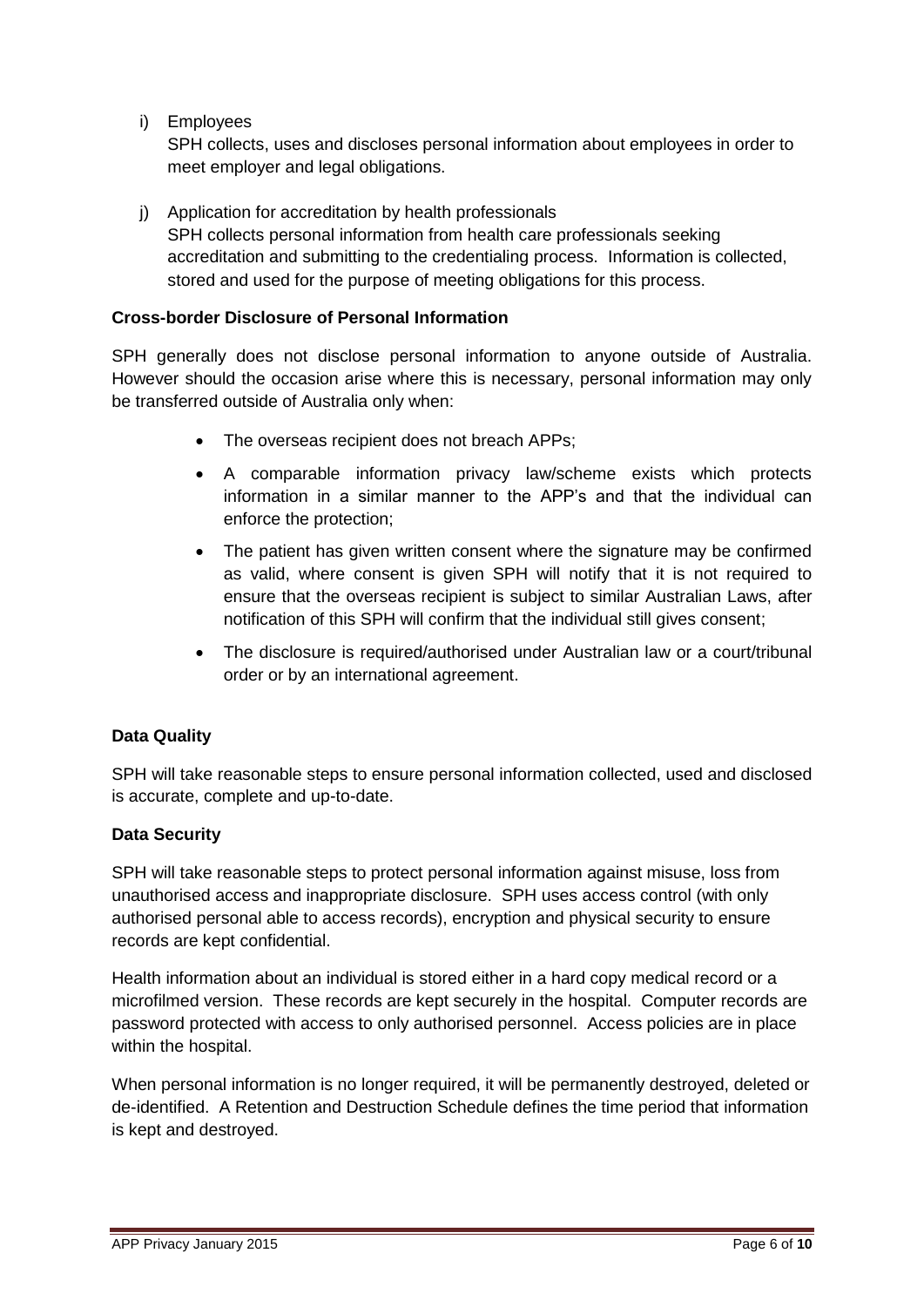# **Requests for Access or Correction of Personal Information**

You may request to access the personal information held by SPH about you, and you may also request an amendment be made where you believe that the information is inaccurate. Access and amendments will be granted in accordance with the Privacy Act 1988 (Cth) or other relevant law.

Your request to access or amend the personal information should be made in writing to the Chief Executive Officer/Director of Nursing, or for requests pertaining to patient medical records, you may complete the appropriate form which is available by request or on the SPH website [www.sph.org.au.](http://www.sph.org.au/)

Where SPH does not agree to amend information in accordance with your request, you may provide a statement of the requested changes which will be placed in the medical record/staff file.

SPH may refuse access if:

- Provision of access would pose a serious threat to an individuals life, health or safety or that of the public;
- Access would impact on another individual's privacy;
- Request is frivolous or vexatious;
- Information related to legal proceedings;
- Would impact on negotiations with an individual;
- Provision of access would be unlawful;
- Required under Australian Law or court/tribunal order;
- SPH suspects unlawful activity, misconduct or activities and access would prejudice the taking of action;
- Access would prejudice enforcement related activities;
- Access would impact on a commercially sensitive decision-making process.

While SPH does not charge an application fee for making a request for access or amendment, an administration fee may be charged to cover costs associated with providing this information. A request will be processed within 30 days of receipt.

For more detailed information about the request and amendment process please contact the Health Information Manager:

- By letter: The Health Information Manager South Perth Hospital PO Box 726 COMO WA 6952
- By Telephone:(08) 9367 0222
- By facsimile: (08) 9474 4299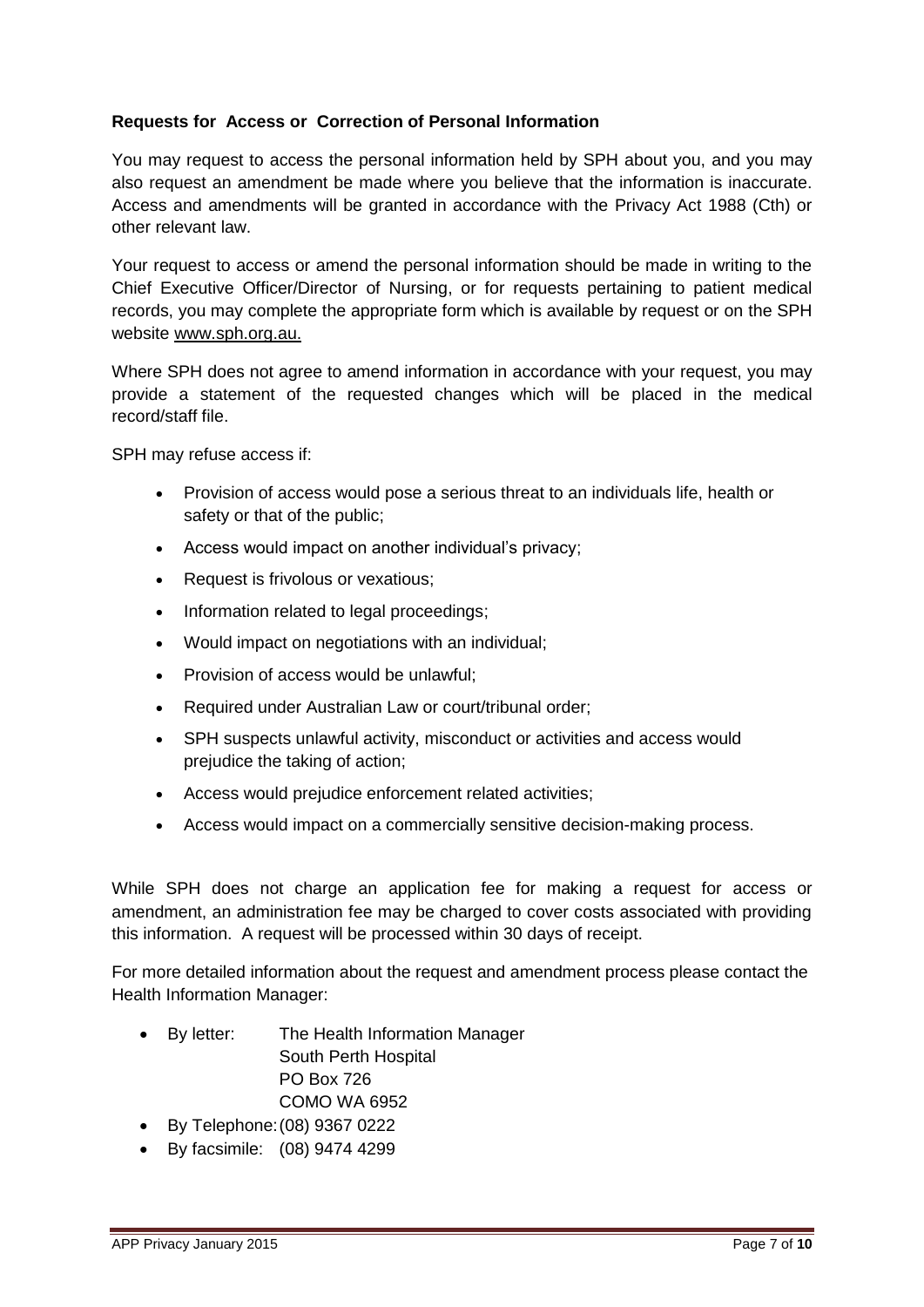# **How to make a complaint about Privacy issues**

To make a privacy complaint, the complaint must be made in writing and addressed to the Chief Executive Officer/Director of Nursing (CEO/DON). Sufficient details and any supporting documentation should be supplied with the complaint. Upon receipt of a complaint an investigation will be undertaken and you will be notified of the outcome. All complaints will be responded to in a reasonable time period. It may be necessary to contact you by phone or in writing in order to resolve the complaint.

If you are not satisfied with the response from SPH, then you may contact the Office of the Australian Information Commissioner (OAIC) at:

#### Website: [www.oaic.gov.au](http://www.oaic.gov.au/)

Phone: 1300 363 992

In writing: Office of the Australian Information Commissioner

GPO BOX 5218

Sydney NSW 2001

#### **How to Contact SPH**

- By letter: The Chief Executive Officer/Director of Nursing South Perth Hospital PO Box 726 COMO WA 6952
- By Telephone:(08) 9367 0222
- By facsimile: (08) 9474 4299

## **How SPH handles your personal information when visiting our website**

This section explains what happens with personal information collected when visiting our website [www.sph.org.au.](http://www.sph.org.au/) It applies to the use of the SPH website and any of the facilities on the website.

## **Collection of information**

When you use the SPH website, we do not identify you as a user and we do not collect any personal information unless you provide it to us. SPH may collect information when an individual sends an email.

An Internet Service Provider (ISP) will record some information about you when you use the SPH website. This information may include: your computer address; your top level name (e.g. .com, .gov, .org etc.); date and time of your visit; the pages and documents you access during your visit and the browser you used.

ISP logs may be inspected by law enforcement agencies or other government agencies where warranted.

## **Cookies**

A cookie allows the SPH server to identify and interact more effectively with your computer. Cookies identify your ISP and browser type, they do not identify individual users.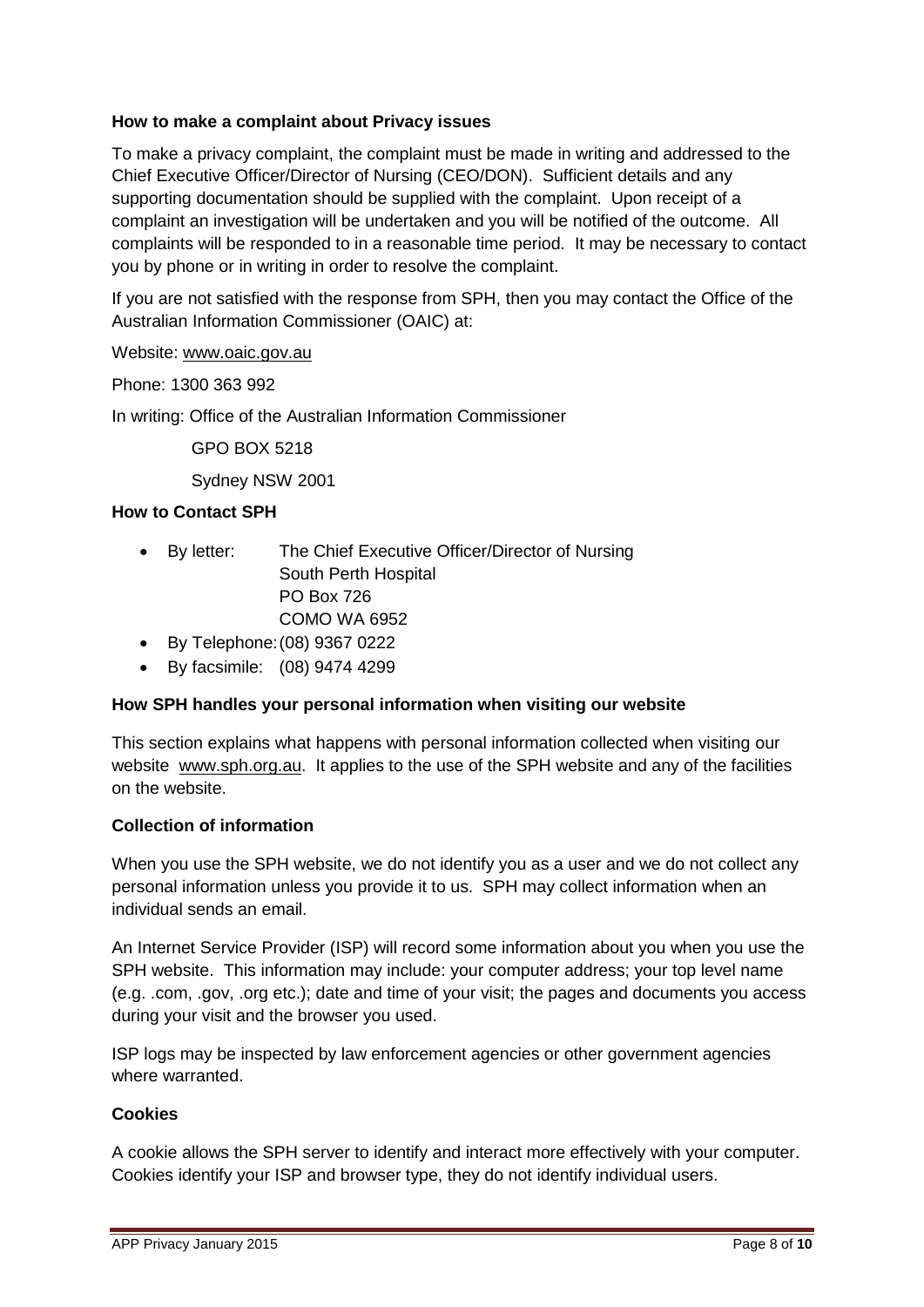The SPH website uses temporary cookies. The temporary cookie that was assigned to you when using the SPH website will be destroyed when you close your browser. This means that no personal information that may identify you is maintained.

Your browser can be configured to accept or reject all cookies and also to notify you when a cookie is used. You may want to refer to your browser instructions and/or help screens to learn more about these functions. Please note that if you configure your browser so as to not receive any cookies, a certain level of functionality of the SPH website and other websites may be lost.

SPH does not collect personal information such as your email address unless you provide. SPH does not disclose domain names or aggregate information to third parties other than agents who assist with this website and who are under obligations of confidentiality.

# **Links to third party websites**

SPH may create links to third parties on its website. SPH is not responsible for content or privacy practices of any websites linked from the SPH website.

# **Use and Disclosure**

SPH will only use any personal information collected via the website for the purposes for which you have given the information.

SPH will not use or disclose your personal information to any organisation or person unless:

- You have consented to the use and disclosure for this purpose;
- You would reasonably expect or have been informed (told or via this policy) that the information is used or disclosed to other organisations in this way;
- Use or disclosure is required by law
- SPH suspects that unlawful activity has, is, or may be engaged in, or misconduct of a serious nature that relates to SPH functions or activities or if SPH believes disclosure of personal information will prevent or lessen a threat to an individual's life, health or safety and it is impracticable/unreasonable to obtain the individual's consent, or public health and safety.
- SPH believes the use or disclosure of information is necessary for enforcement related activities conducted by or on behalf of an enforcement body.

Where an email address is received when you send an email, this address is not disclosed to anyone else without your consent. The email address is not used for any other purpose than that for which it was intended by you.

# **Data Quality**

Where personal information is collected from the SPH website, this will be maintained and updated when you advise that the personal information has changed.

## **Data Security**

SPH will take reasonable steps to protect personal information against misuse, loss from unauthorised access, alteration and inappropriate disclosure. SPH uses access control (with